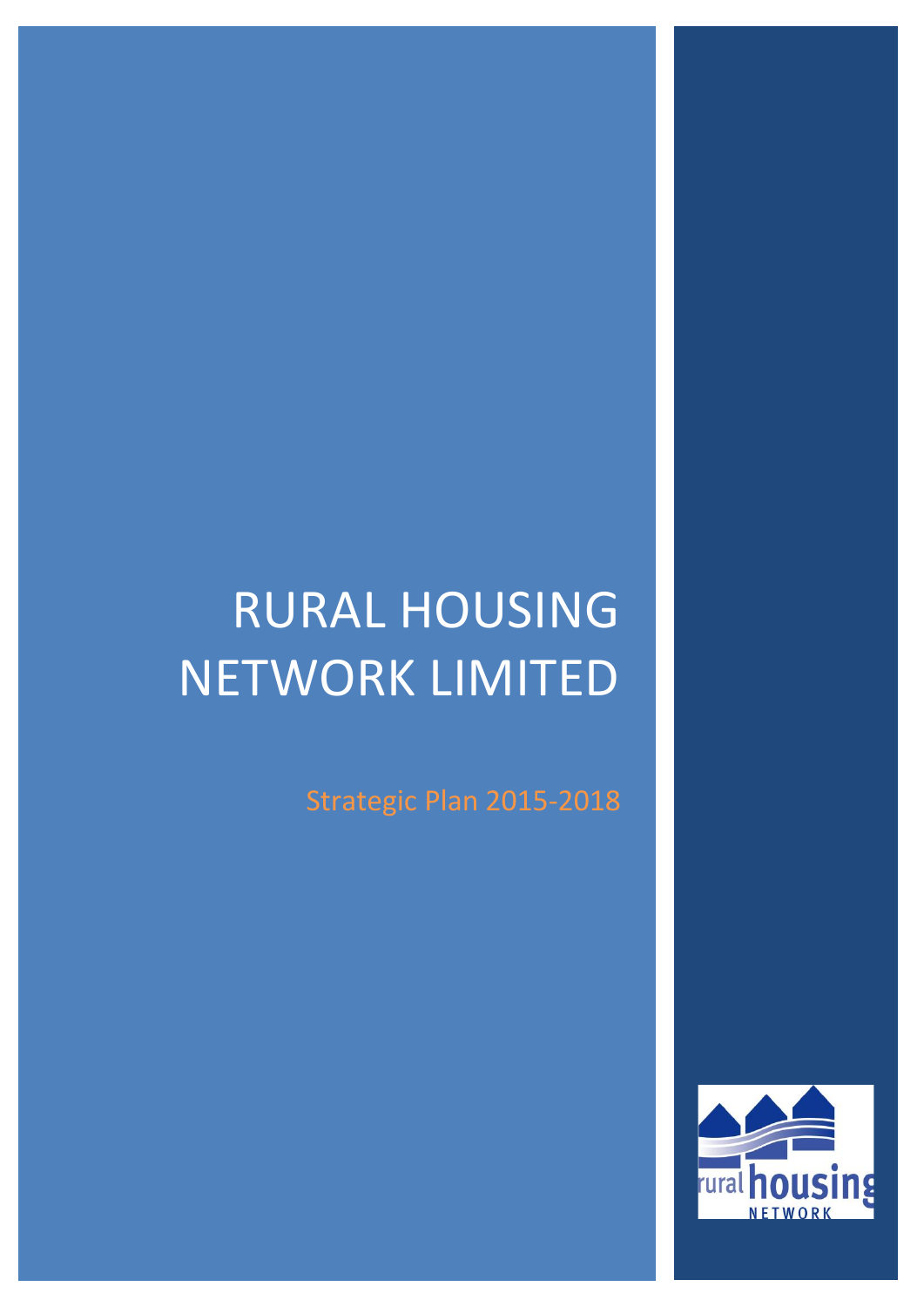# **Rural Housing Network Limited Strategic Plan 2015 - 2018**

#### **Purpose:**

The purpose of this plan is to describe the strategic directions and actions approved by the Board of Rural Housing Network Limited (RHNL) for the three years from 2015 to 2018. The Plan identifies agreed strategic directions with key specific strategic actions. The RHNL Strategic Plan will inform RHNL Business Plans, Team Plans and individual Work Plans.

#### **Rural Housing Network Limited**

#### **Vision**

All people to have safe, secure, affordable and appropriate housing

#### **Purpose**

Rural Housing Network Limited is committed to ending homelessness. We will work in partnership with Government, business, communities and individuals to develop and provide the full range of quality housing and homelessness services.

#### **Values**

#### **Rights:** *Housing is a Human Right*

- A home is fundamental to human dignity and opportunity
- We will have the courage to advocate for the rights of those without safe, secure, affordable housing.
- We understand the causes and effects of homelessness and so will treat homeless people with compassion and empathy.

#### **Fairness:** *Housing Justice for all people*

- We will ensure that every person has access to our services and that every-one receives their fair share of resources
- We will look for ways to provide, rather than refuse a service
- We will promote the rights of people to make decisions that affect them
- We will uphold the rights of people to make choices, even when their choices conflict with our values.
- Our decisions will be guided by fair policies and evidence, and we shall be accountable for those decisions

#### **Creativity:** *Seeking solutions*

- We will focus on solutions rather than problems, and recognise that solutions require creativity and flexibility.
- We acknowledge that all people are unique and our responses will reflect their individual needs.
- We will cultivate creativity within our workforce and encourage others to do the same.

#### **Quality:** *Striving to be the best*

- Behaving with honesty and integrity, we will provide the best service we can
- We will encourage and act upon feedback to improve what we do
- We will acknowledge our deficits and encourage an environment of learning and continuous improvement.
- By celebrating our successes, we will motivate ourselves and our organisation to achieve our goals.

#### **Collaboration:** *We cannot solve homelessness alone*

- Ending homelessness is a shared responsibility. We cannot do it alone.
- We'll collaborate with others who share our values and our vision to end homelessness.
- We will build trust by doing what we say we're going to do and be responsible to our stakeholders for our part of the collaborative relationship.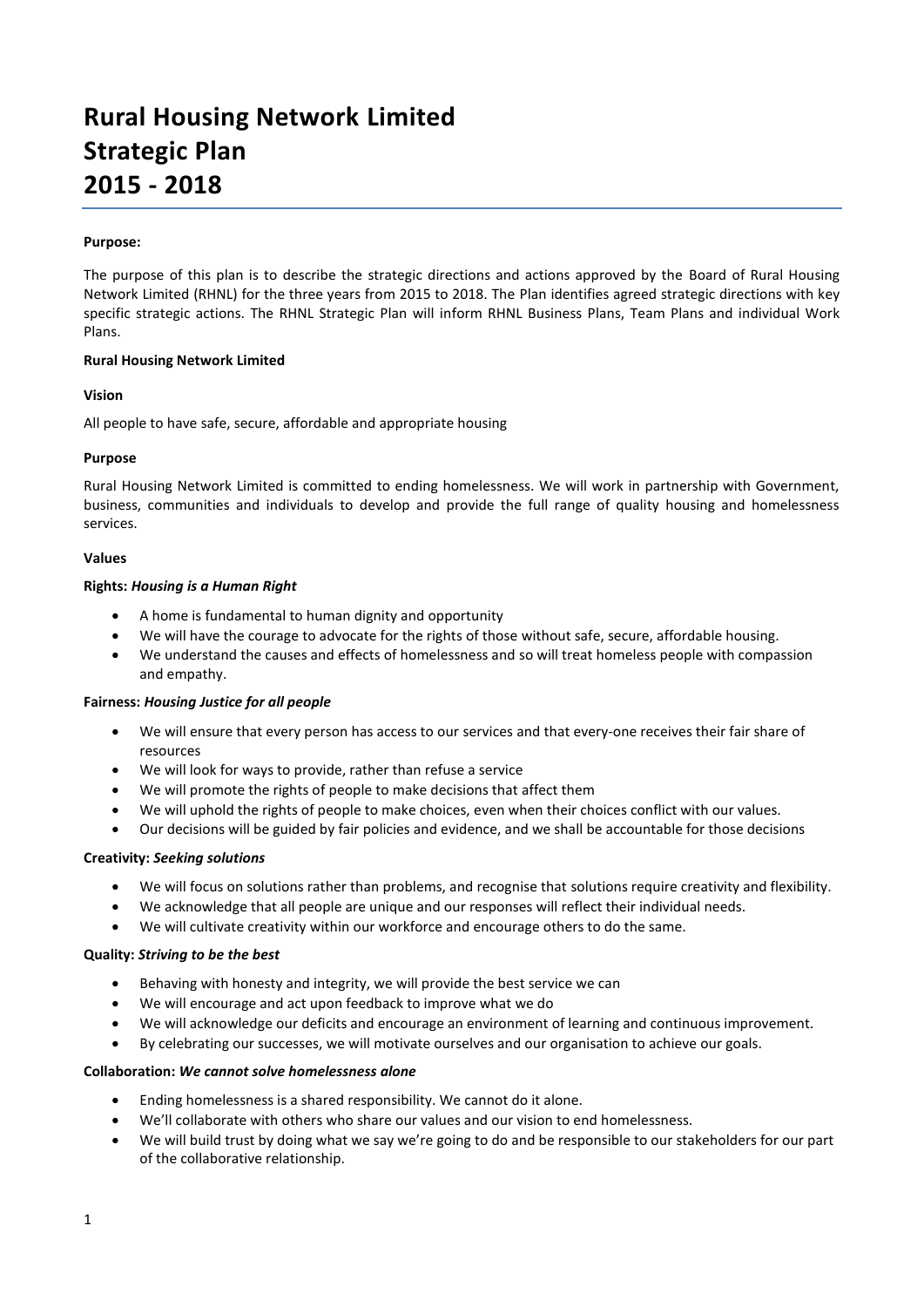## **RHNL Operations**

RHNL is a successful, stable and diverse housing and homeless provider that is one of eight registered Housing Associations (or growth providers) in Victoria. As at 30 June 2014, RHNL had:

- A catchment of North East Victoria and the Goulburn Valley; from the Melbourne fringe to the NSW border, with a population of 280,000.
- The catchment is large and diverse with significant pockets of cultural and linguistic diversity, social and economic disadvantage and rapid growth associated with the expanding urban fringe of Melbourne.
- 665 housing properties under management (445 long term and 220 transitional) with 247 in RHNL's ownership;
- 679 tenancy units under management ( 459 long term and 220 transitional);
- Assisted 240 people through the SHASP program and 620 through the innovative STAR program;
- Responded to 14,000 IAP contacts relating to more than 2,700 people;
- 4 Offices (Seymour, Shepparton, Wangaratta and Wodonga
- 49 Staff with an EFT of 45.4
- Total assets \$57.8 million;
- Annual turnover of \$9.8m; and
- Operational surplus of approximately \$500,000.

# **Policy and Funding Environment**

The policy and funding environment in which RHNL operates is dominated by interrelated general and social housing specific trends driven by a continuing reducing government funding, a retreat of Government from direct service provision and specifically the retreat of the Federal Government from housing capital funding. When combined with the unsustainability of public housing the following trends are emerging, albeit in different timeframes:

- The transfer of the management of public housing owned stock to community housing agencies;
- The transfer of the ownership of Government owned stock to community housing agencies;
- A renewal of public housing estates via Public Private Partnerships (PPPs);
- The end of specialist housing staff within Government Community Services Departments; and
- The consolidation in the Community Housing Sector into a smaller number of larger (including multi-state and national) agencies.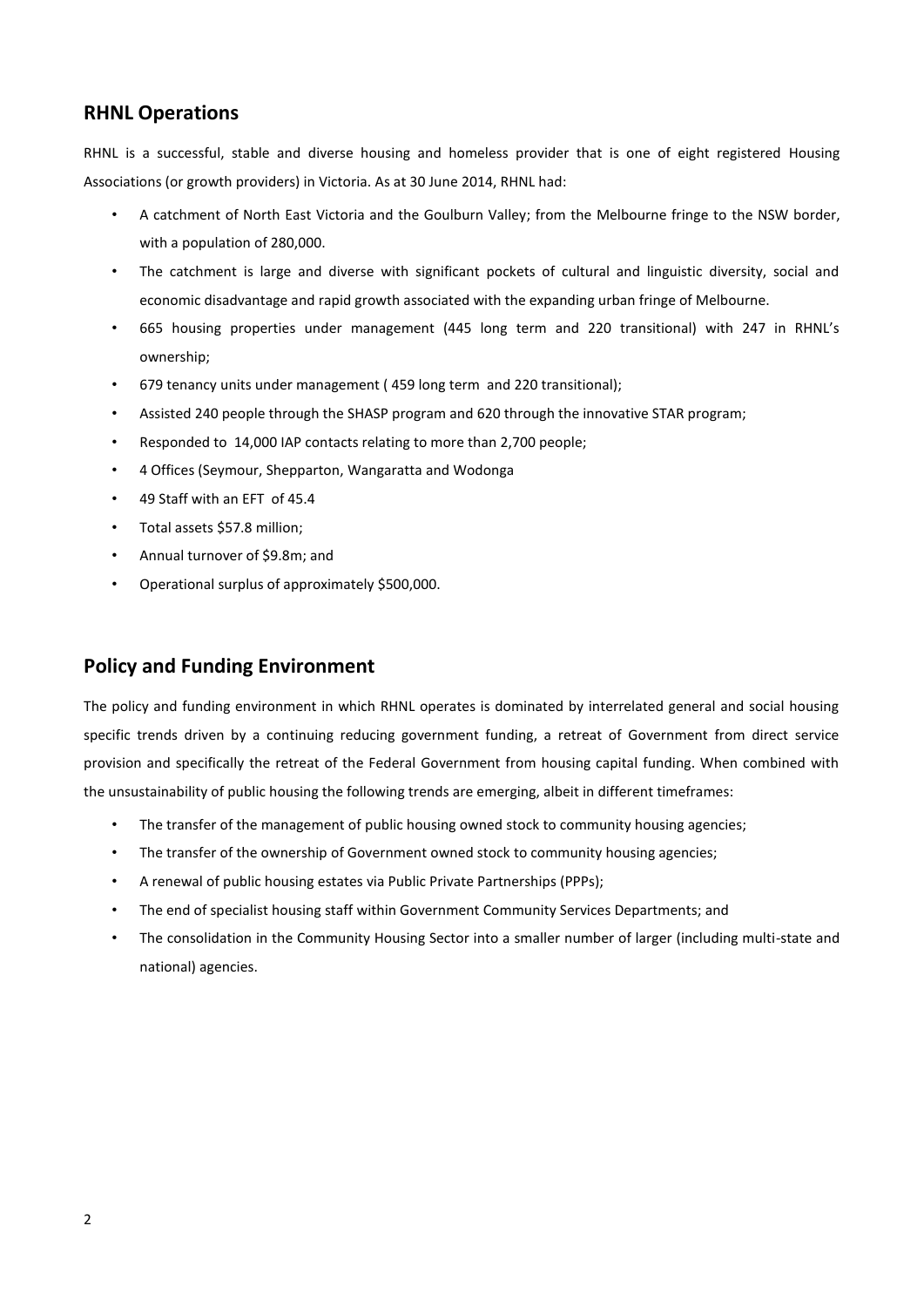# **Strategic Intent and Actions**

|                                                                                                                                                                                      | 2015/16                                                                                                                                                                                                                                                                                        | 2016/17                                                                                                                                                                                                                                   | 2017/18                                                                                                                                                                                                                                                                            |  |  |  |
|--------------------------------------------------------------------------------------------------------------------------------------------------------------------------------------|------------------------------------------------------------------------------------------------------------------------------------------------------------------------------------------------------------------------------------------------------------------------------------------------|-------------------------------------------------------------------------------------------------------------------------------------------------------------------------------------------------------------------------------------------|------------------------------------------------------------------------------------------------------------------------------------------------------------------------------------------------------------------------------------------------------------------------------------|--|--|--|
| <b>Our Services</b>                                                                                                                                                                  |                                                                                                                                                                                                                                                                                                |                                                                                                                                                                                                                                           |                                                                                                                                                                                                                                                                                    |  |  |  |
| We will deliver services in ways that personify our values, promote the rights of people and ensure the<br>best possible housing outcome for the most vulnerable in our communities. |                                                                                                                                                                                                                                                                                                |                                                                                                                                                                                                                                           |                                                                                                                                                                                                                                                                                    |  |  |  |
| We will continuously improve and expand the services we provide to our communities.                                                                                                  |                                                                                                                                                                                                                                                                                                |                                                                                                                                                                                                                                           |                                                                                                                                                                                                                                                                                    |  |  |  |
| <b>Expand Services</b>                                                                                                                                                               | Investigate strategic<br>partnerships / acquisitions /<br>alliances (minimum 1 per<br>year)<br>Identify tender cycles and<br>determine any new<br>programs that would be<br>beneficial to RHNL                                                                                                 | Investigate strategic<br>partnerships / acquisitions /<br>alliances (minimum 1 per<br>year)<br>Tender for additional<br>programs that become<br>available                                                                                 | Investigate strategic<br>partnerships / acquisitions /<br>alliances (minimum 1 per<br>year)<br>Tender for additional<br>programs that become<br>available                                                                                                                          |  |  |  |
|                                                                                                                                                                                      | Seek diverse funding<br>sources to expand services<br>(minimum 1 per year)                                                                                                                                                                                                                     | Seek diverse funding sources<br>to expand services<br>(minimum 1 per year)                                                                                                                                                                | Seek diverse funding sources<br>to expand services<br>(minimum 1 per year)                                                                                                                                                                                                         |  |  |  |
| <b>Rights and Values</b>                                                                                                                                                             | Rights and values training<br>completed for all staff<br>Participate in campaigns<br>that promote rights of<br>vulnerable people<br>(minimum 1 per year)                                                                                                                                       | Language set developed and<br>implemented<br>Participate in campaigns that<br>promote rights of vulnerable<br>people (minimum 1 per<br>year)                                                                                              | Participate in campaigns that<br>promote the rights of<br>vulnerable people (minimum<br>1 per year)                                                                                                                                                                                |  |  |  |
| We will assess and improve our practices to ensure efficiency, consistency and continuous quality<br>improvement.                                                                    |                                                                                                                                                                                                                                                                                                |                                                                                                                                                                                                                                           |                                                                                                                                                                                                                                                                                    |  |  |  |
| <b>Assess our practices</b>                                                                                                                                                          | Internal audits completed<br>for 2 work areas                                                                                                                                                                                                                                                  | Internal audits completed<br>for 2 work areas                                                                                                                                                                                             | Internal audits completed for<br>2 work areas                                                                                                                                                                                                                                      |  |  |  |
| Improvements to<br>ensure efficiency,<br>consistency and CQI                                                                                                                         | Mid cycle DHHS Standards<br>Review (early 2016)<br><b>Housing Registrar</b><br>accreditation<br>Results from internal audits<br>used to identify areas for<br>improvement<br>Investigate ways to measure<br>social impact of housing e.g.<br>Deakin Wellbeing Index or<br><b>Outcomes Star</b> | <b>Housing Registrar</b><br>accreditation<br>Results from internal audits<br>used to identify areas for<br>improvement<br>Implement ways to measure<br>social impact of housing e.g.<br>Deakin wellbeing index or<br><b>Outcomes Star</b> | <b>DHHS Standards</b><br>Accreditation (July 2017)<br><b>Housing Registrar</b><br>accreditation<br>Internal audits used to<br>identify areas for<br>improvement<br>Use social impact data as a<br>means of assessing housing<br>performance and accessing<br>funding opportunities |  |  |  |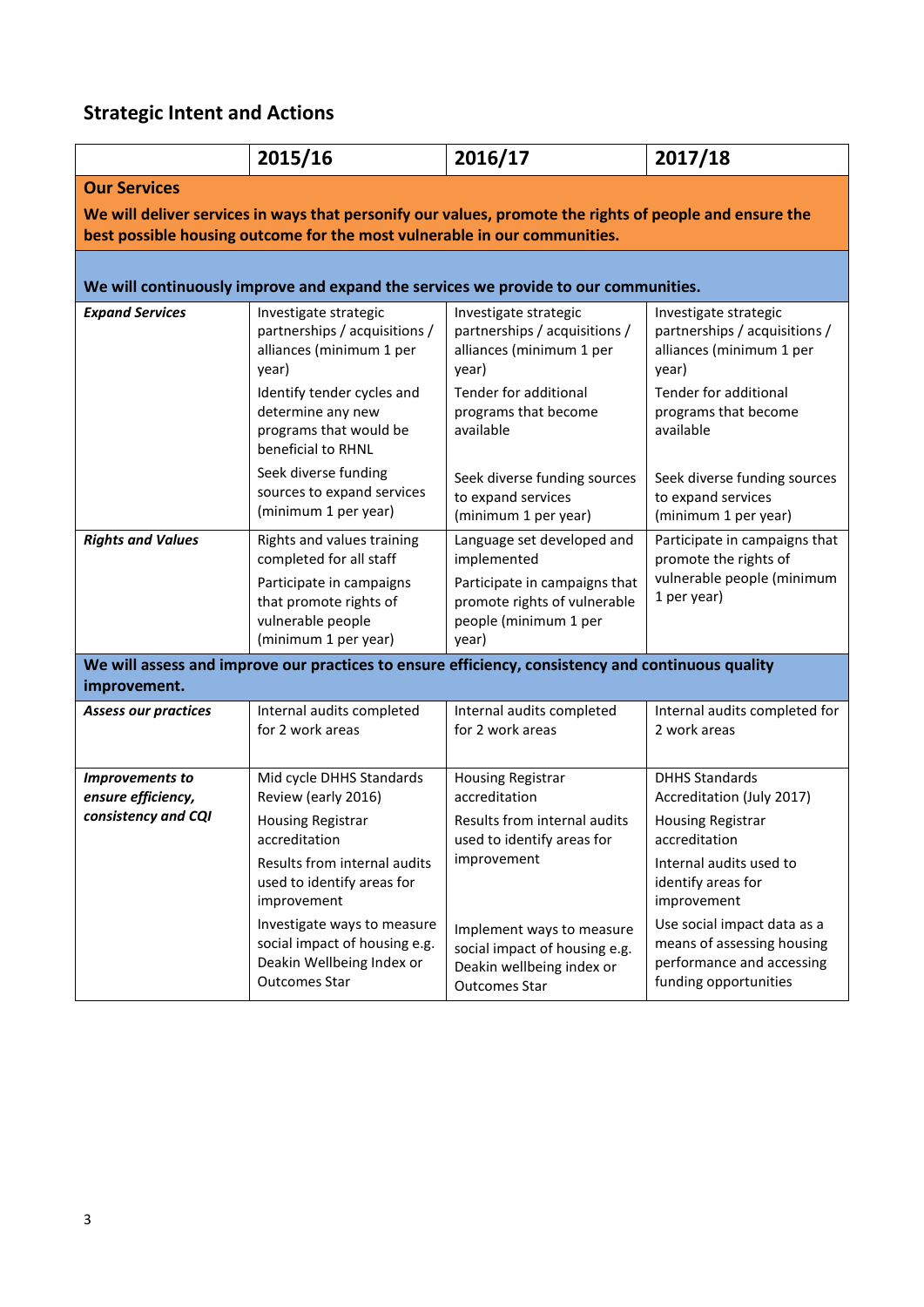| <b>Our Leadership</b>                                                                                                                                             |                                                                                                                                |                                                                                                  |                                                                                                  |  |  |
|-------------------------------------------------------------------------------------------------------------------------------------------------------------------|--------------------------------------------------------------------------------------------------------------------------------|--------------------------------------------------------------------------------------------------|--------------------------------------------------------------------------------------------------|--|--|
| We will be recognised as the leading advocate and provider of housing and homelessness solutions in our<br>catchment and beyond.                                  |                                                                                                                                |                                                                                                  |                                                                                                  |  |  |
| We will rebrand and relaunch our organisation to reflect our leadership in housing and homelessness<br>issues in our communities.                                 |                                                                                                                                |                                                                                                  |                                                                                                  |  |  |
| <b>Rebrand and relaunch</b>                                                                                                                                       | Rebranding complete                                                                                                            | Rebranding implemented                                                                           | Implementation of<br>rebranding reviewed                                                         |  |  |
|                                                                                                                                                                   | 2015/16                                                                                                                        | 2016/17                                                                                          | 2017/18                                                                                          |  |  |
| We will lead strategic campaigns on housing and homelessness issues, commencing with a campaign to<br>establish adequate crisis accommodation in our communities. |                                                                                                                                |                                                                                                  |                                                                                                  |  |  |
| <b>Lead housing and</b><br>homelessness<br>campaigns                                                                                                              | Three campaigns, beginning<br>with crisis accommodation                                                                        | Minimum of three<br>campaigns                                                                    | Minimum of three<br>campaigns                                                                    |  |  |
| <b>Our Team</b>                                                                                                                                                   |                                                                                                                                |                                                                                                  |                                                                                                  |  |  |
| organisation.                                                                                                                                                     |                                                                                                                                | We will be one team which values and supports each other to achieve the common goals of the      |                                                                                                  |  |  |
| We will build on our talents and skills to ensure our work reflects our values, fosters a team approach and<br>celebrates our achievements.                       |                                                                                                                                |                                                                                                  |                                                                                                  |  |  |
| <b>One Team</b>                                                                                                                                                   | Strategies to improve<br>cohesion across programs,<br>locations and levels of the<br>organisation developed and<br>implemented | Strategies monitored                                                                             | <b>Strategies Reviewed</b>                                                                       |  |  |
| <b>Celebrate achievements</b>                                                                                                                                     | Means to celebrate<br>professional achievements<br>identified                                                                  | Achievements celebrated<br>throughout the year and<br>published on social &<br>traditional media | Achievements celebrated<br>throughout the year and<br>published on social &<br>traditional media |  |  |
|                                                                                                                                                                   | Nominate organisation and<br>staff for relevant awards<br>(minimum 2 per year)                                                 | Nominate organisation and<br>staff for relevant awards<br>(minimum 2 per year)                   | Nominate organisation and<br>staff for relevant awards<br>(minimum 2 per year)                   |  |  |
| We will build flexibility and autonomy into our roles.                                                                                                            |                                                                                                                                |                                                                                                  |                                                                                                  |  |  |
| <b>Flexibility and</b><br>autonomy                                                                                                                                | Productivity review<br>researched                                                                                              | Productivity review<br>completed                                                                 | Structure and staff roles<br>reviewed                                                            |  |  |
|                                                                                                                                                                   |                                                                                                                                |                                                                                                  | Changes implemented                                                                              |  |  |
| We will implement a professional development framework.                                                                                                           |                                                                                                                                |                                                                                                  |                                                                                                  |  |  |
| Professional<br><b>Development</b><br><b>Framework</b>                                                                                                            | Organisational<br>requirements identified                                                                                      | Framework<br>developed                                                                           | Framework implemented                                                                            |  |  |
|                                                                                                                                                                   |                                                                                                                                |                                                                                                  |                                                                                                  |  |  |